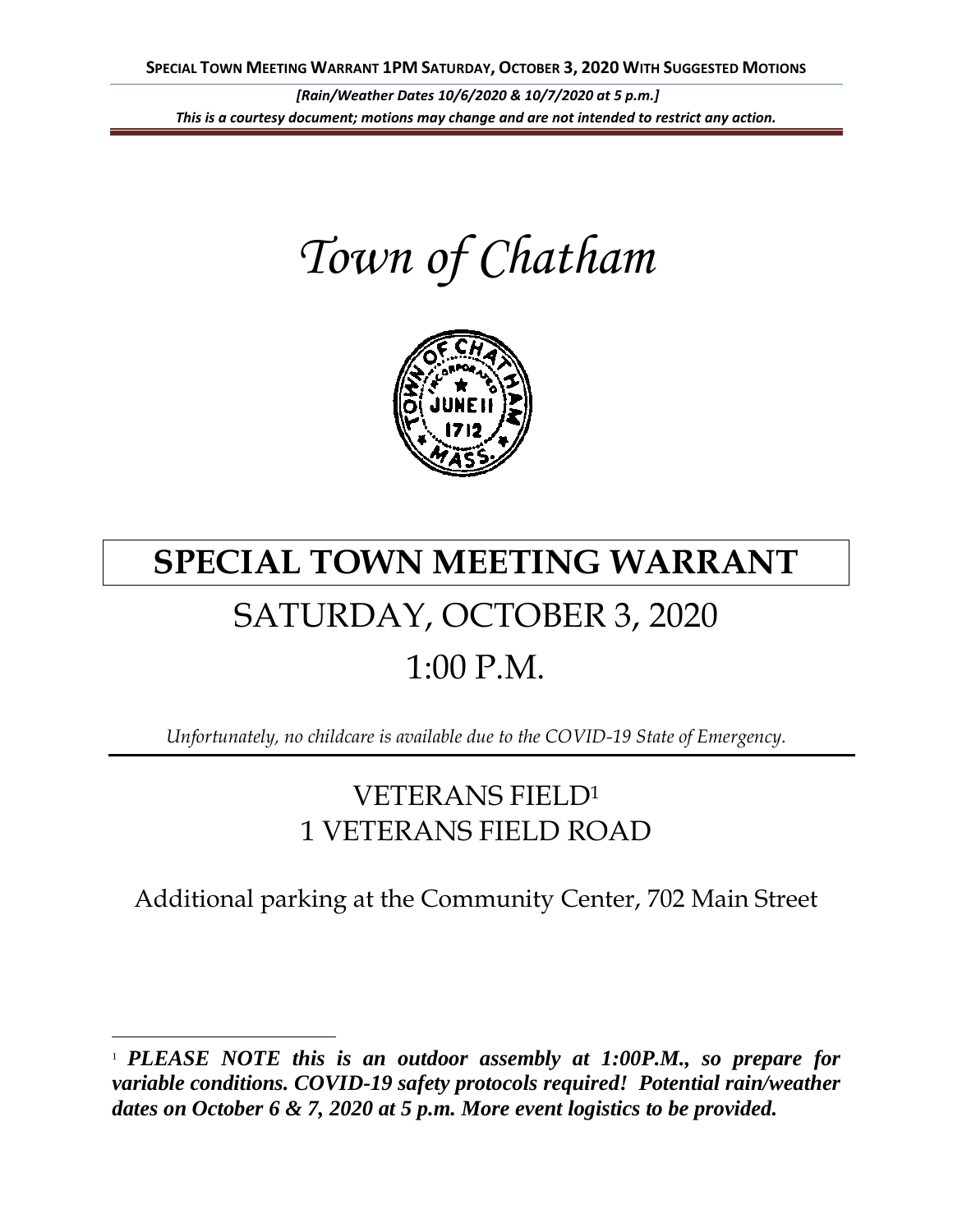**Resolution:** Resolved that the Town vote to adopt the following rules of procedure for the Special Town Meeting of October 3, 2020.

- A) The Moderator shall have the option of reading each Article in the Warrant verbatim or summarizing the subject matter therein in general terms, at his discretion.
- B) Upon an Article having been disposed of by vote, the Moderator shall entertain a motion to reconsider said Article or to accept a Resolution pertaining to said Article only during the same session during which said vote was acted upon.
- C) A motion to move the previous question shall require a two-thirds vote and may not be debated.
- D) The Moderator shall not accept a motion to move the previous question by any person discussing the Article until after an intervening speaker has discussed the Article.
- E) A non-voter may request the privilege of addressing the meeting on a motion made under any Article or Resolution offered, the request to be granted by the Moderator unless there is an objection by a voter. Upon objection, the Moderator shall poll the meeting by voice or count, at his discretion, and a majority vote in favor shall entitle said non-voter to address the meeting. However, the Moderator may grant the privilege of the floor to any non-resident Town Department Head without necessity of a vote.
- F) The Moderator shall not entertain the question of the presence of a quorum at any point at which a motion to move the previous question has already been voted.
- G) Speakers addressing the meeting shall be limited to five (5) minutes within which to present their remarks. The Moderator will not recognize anyone who has previously spoken on the Article until all persons wishing to address the meeting have had an opportunity to speak. The Moderator may exercise reasonable discretion in enforcement of this rule.

The foregoing rules are not intended to alter or change the traditional conduct of the Town Meetings in Chatham except as specifically stated above.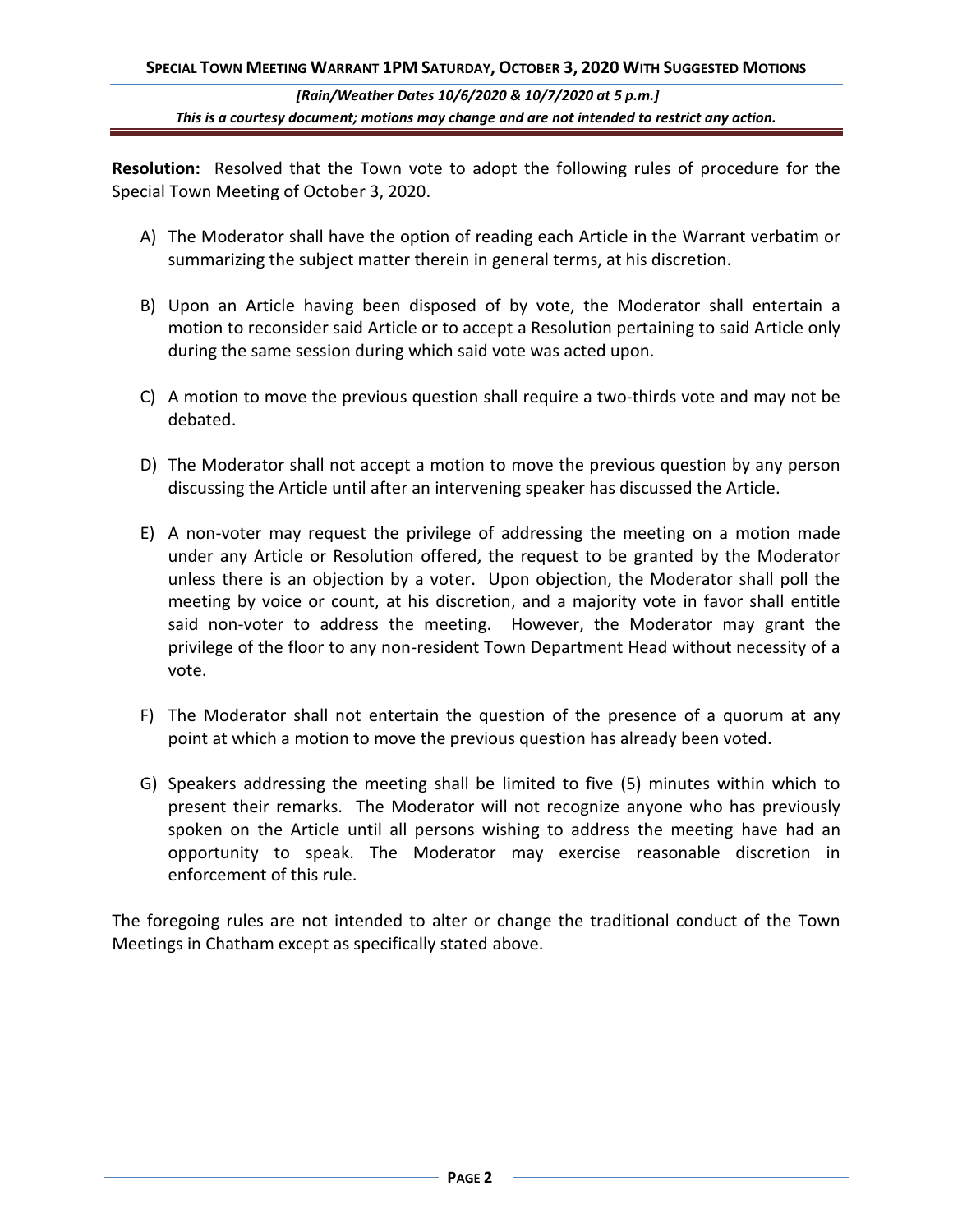#### **COMMONWEALTH OF MASSACHUSETTS**

# **TOWN OF CHATHAM SPECIAL TOWN MEETING WARRANT OCTOBER 3, 2020 1:00 PM**

#### **THE COMMONWEALTH OF MASSACHUSETTS**

Barnstable, ss.

GREETINGS:

To any of the Constables of the Town of Chatham in the County of Barnstable.

IN THE NAME OF THE COMMONWEALTH OF MASSACHUSETTS, you are hereby directed to NOTIFY and WARN the INHABITANTS OF THE TOWN OF CHATHAM, qualified to vote in elections and Town affairs to meet at Veterans Field, 1 Veterans Field Road, in said Chatham on the 3<sup>rd</sup> day of October, 2020 at 1:00 o'clock in the afternoon, then and there to act on any business that may legally come before said meeting.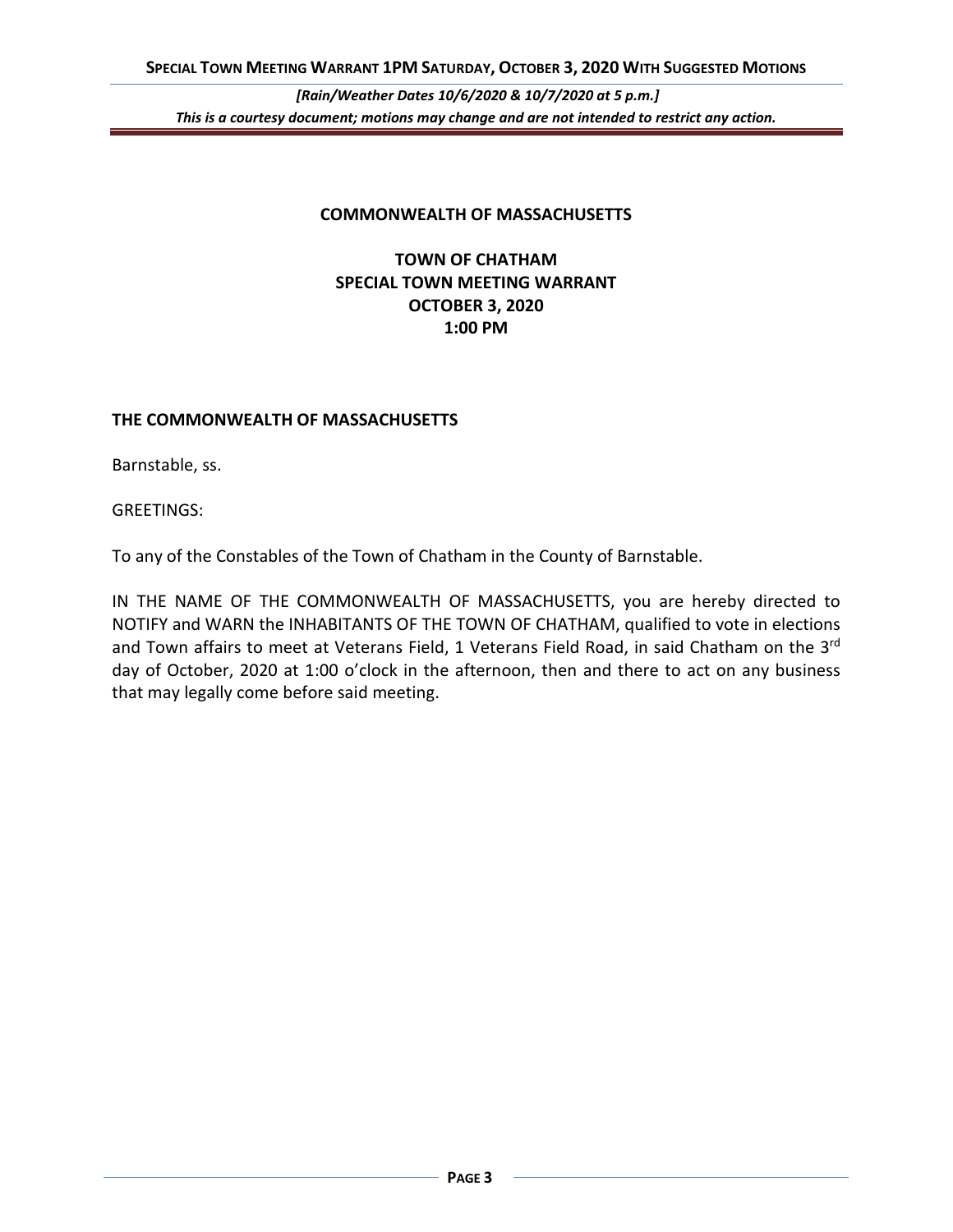## **Article XX (1) – Petitioned Article – Protective (Zoning) Bylaw Amendment Main Street Theater Overlay District**

Strikethrough-indicates language proposed for deletion Underline indicates language proposed for inclusion *Bold Italicized Words* are defined in the existing Bylaw

To see if the Town will vote to adopt the following amendment to the Town of Chatham Protective By-Law;

Under Section IV Overlay Regulations by adding a new Overlay District as follows:

#### **F. Main Street Theater Overlay District (MST)**

#### **1. Purpose**

The MST Overlay District is intended to encourage the restoration of the existing historic buildings which comprise the former Monomoy Theater, which includes the existing Main House (the Washington Taylor House) and the existing Theater Building, while also providing the opportunity for additional downtown housing options in the form of small dwelling units located in clustered buildings within the MST Overlay District.

#### **2. Location**

The MST Overlay District is located along Main Street in downtown Chatham and extends in a northerly direction to Depot Road. It includes the following properties: 776 Main Street, Assessor Map 14E-37-56 and 70 Depot Road, Assessor Map 19E-59-51 and is further shown on the sketch plan attached hereto dated 1/11/2019.

#### **3. Uses**

- a. All uses permitted in the underlying General Business 2 (GB2) zoning district shall be permitted in the MST Overlay District, pursuant to Appendix 1 Schedule of Use Regulation and other applicable provisions of the By-law.
- b. Additionally, the following overlay use shall also be permitted in the MST Overlay District upon Site Plan approval by the Planning Board and issuance of a Special Permit by the Zoning Board of Appeals.
- Multifamily dwelling units, dormitory use related to operation of the theater and/or affordable dwellings in accordance with the following provisions: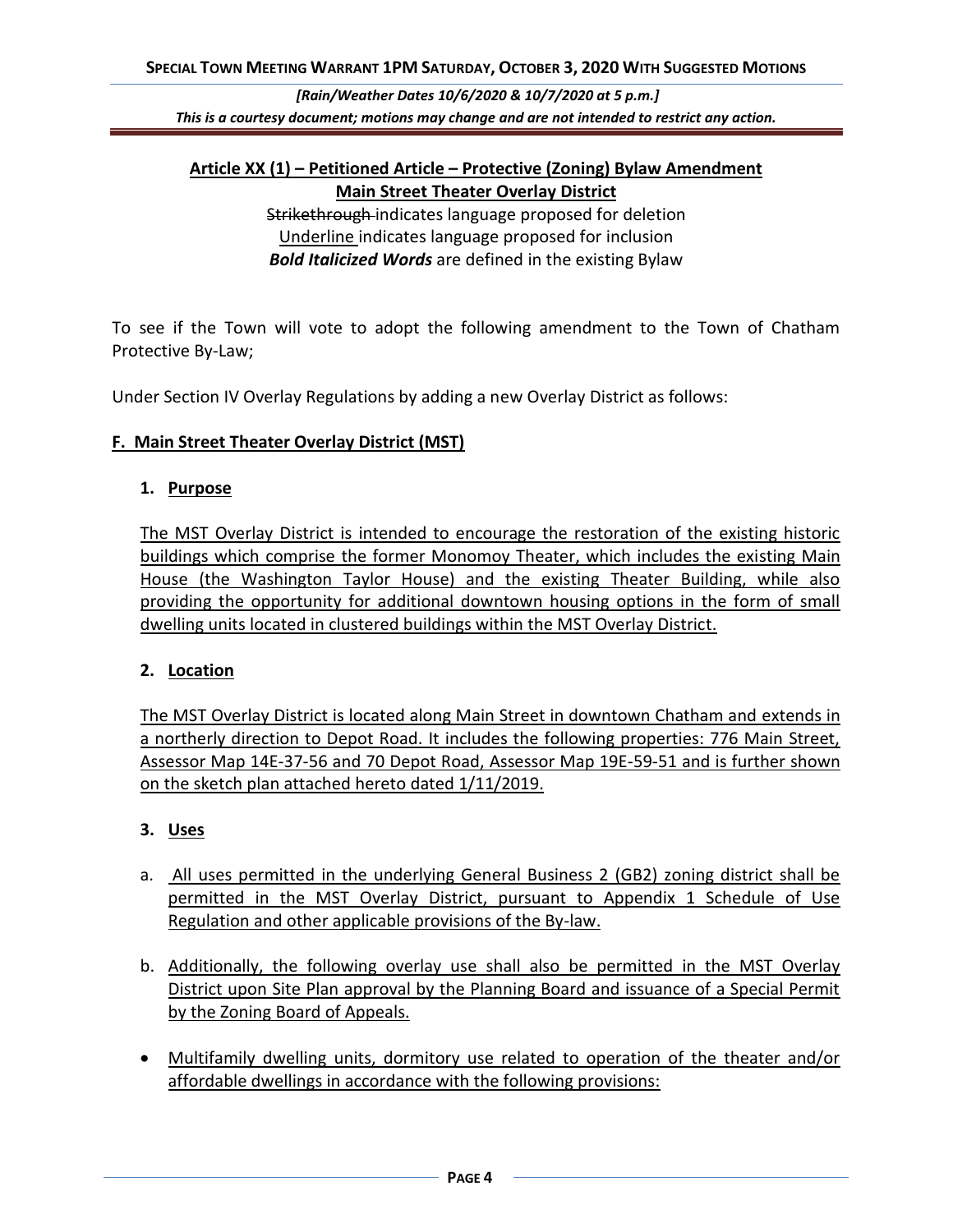- i. No dwelling unit shall exceed **1400** square feet of finished floor area and contain more than two (2) bedrooms.
- ii. No building shall contain more than four (4) dwelling units.
- iii. The total redevelopment area shall provide not less than **forty-**two hundred **(4,200)** square feet of buildable upland for each dwelling unit. As provided for in subsections xi and xii there shall be no buildable upland requirement for any dormitory use, affordable apartments or a property manager apartment. For the purposes of the MST Overlay District the redevelopment area shall include all buildable upland included on all lots located within the MST Overlay District.
- iv. There shall be finished floor area of not more than two (2) stories above finish grade and none below such level.
- v. There shall be a minimum of fifteen (15) feet between all principal buildings containing dwelling units unless waived by the Planning Board for design purposes.
- vi. Lot coverage within the total redevelopment area shall not exceed eighty (80) percent and green area shall be at least twenty (20) percent. Planning Board may grant a waiver of these requirements in order to satisfy parking requirements for the redevelopment plan.
- vii. Other than existing buildings, building height shall not exceed two and half (2 1/2) stories or thirty (30) feet.
- viii. Any application for a Site Plan approval or for a Special Permit hereunder shall also include the plans for the restoration and redevelopment of the historic Main House and Theater building and any additions or alterations thereto. It is intended that the Site Plan and Plans for the Special Permit shall include all proposed redevelopment within the MST Overlay District. For the purposes of this Special Permit process the Zoning Board of Appeals shall also be the Special Permit granting authority under the provisions of Section V B of the Protective Bylaw to the extent relief is deemed necessary under Section V B.
- ix. Parking for the redevelopment plan shall meet the requirements of Section VI of the Protective Bylaw except that one and one/half (1.5) spaces shall be required for each multifamily dwelling unit and the Planning Board shall have the right to grant exceptions as provided for in in Section VI 7 of the Protective Bylaw giving due consideration to any nonconforming parking conditions that exist. The Planning Board shall also have the right upon a finding of special circumstances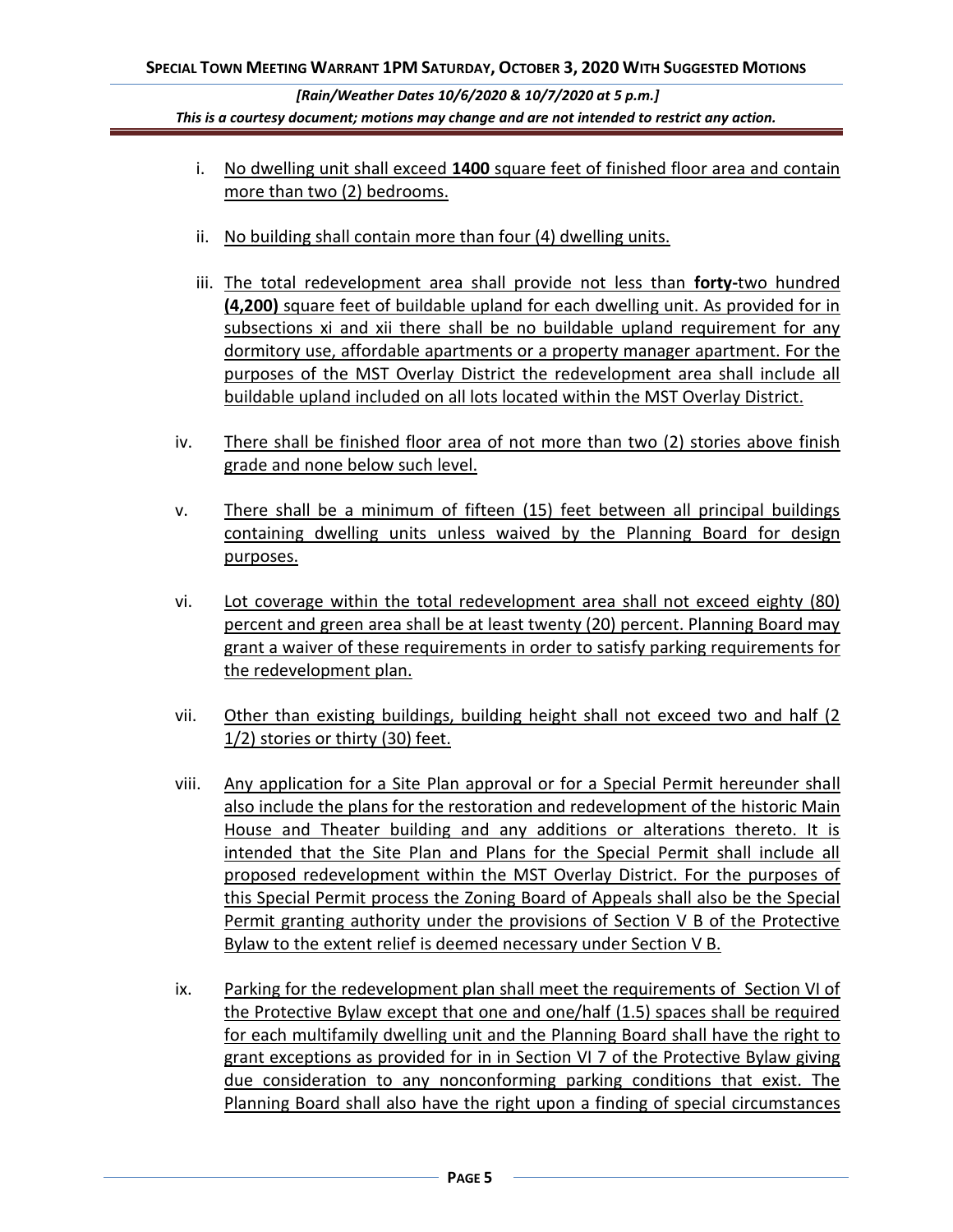to waive requirements regarding**,** lot coverage and green area**,** parking design, parking dimensions, landscaping (including landscape buffers) off-street loading requirements, and parking area setbacks.

- x. The area within the redevelopment plan devoted to multifamily use shall be shown as a separate lot and may be held in ownership different than the remaining lot(s) within the MST Overlay District.
- xi. Notwithstanding the requirements of Sections VII B. 2.1 and 11 of the Protective Bylaw, any Special Permit issued hereunder may include within the area of the redevelopment plan devoted to the restoration and redevelopment of the Theater property, a portion of the building(s) devoted to seasonal dormitory use related to the operation of the theater**,** not to exceed a total of twenty-five (25) beds, or not more than three (3), two (2) bedroom Affordable Dwelling units as defined in Section VII 2.1 of the Protective Bylaw. It is the intent of this provision that there shall be no buildable upland requirement imposed for the dormitory beds or the Affordable Apartments nor shall the setback requirements or other dimensional requirements of Section VII B2.1 and 11 apply. The Board of Appeals shall seek a recommendation from the Board of Health prior to approving any dormitory use under this section.
- xii. Any Special Permit issued hereunder may include within the area of the redevelopment plan devoted to the restoration and redevelopment of the Theater property a property managers apartment to be occupied by the property manager (and his/her family). There shall be no buildable upland requirement for the **property** managers apartment.
- xiii. Any Site Plan approval and/or Special Permit issued for multifamily dwelling units under this section shall be conditioned upon the restoration and redevelopment of the existing Main House (Washington Taylor House) and Theater Building located in the MST Overlay District and any alterations or additions thereto, as approved by the Historic Business District Commission.
- xiv. Modifications to any Site Plan Approval or Special Permit issued hereunder shall be subject to the provisions of the MST Overlay District.

## **4. Relationship to Underlying District**

Except to the extent provided in the MST Overlay District all other provisions of the Protective Bylaw shall apply to the extent they are not inconsistent with the provisions of the MST Overlay District. To the extent the provisions of the MST Overlay District are in conflict with or are inconsistent with other provisions of the Protective Bylaw, the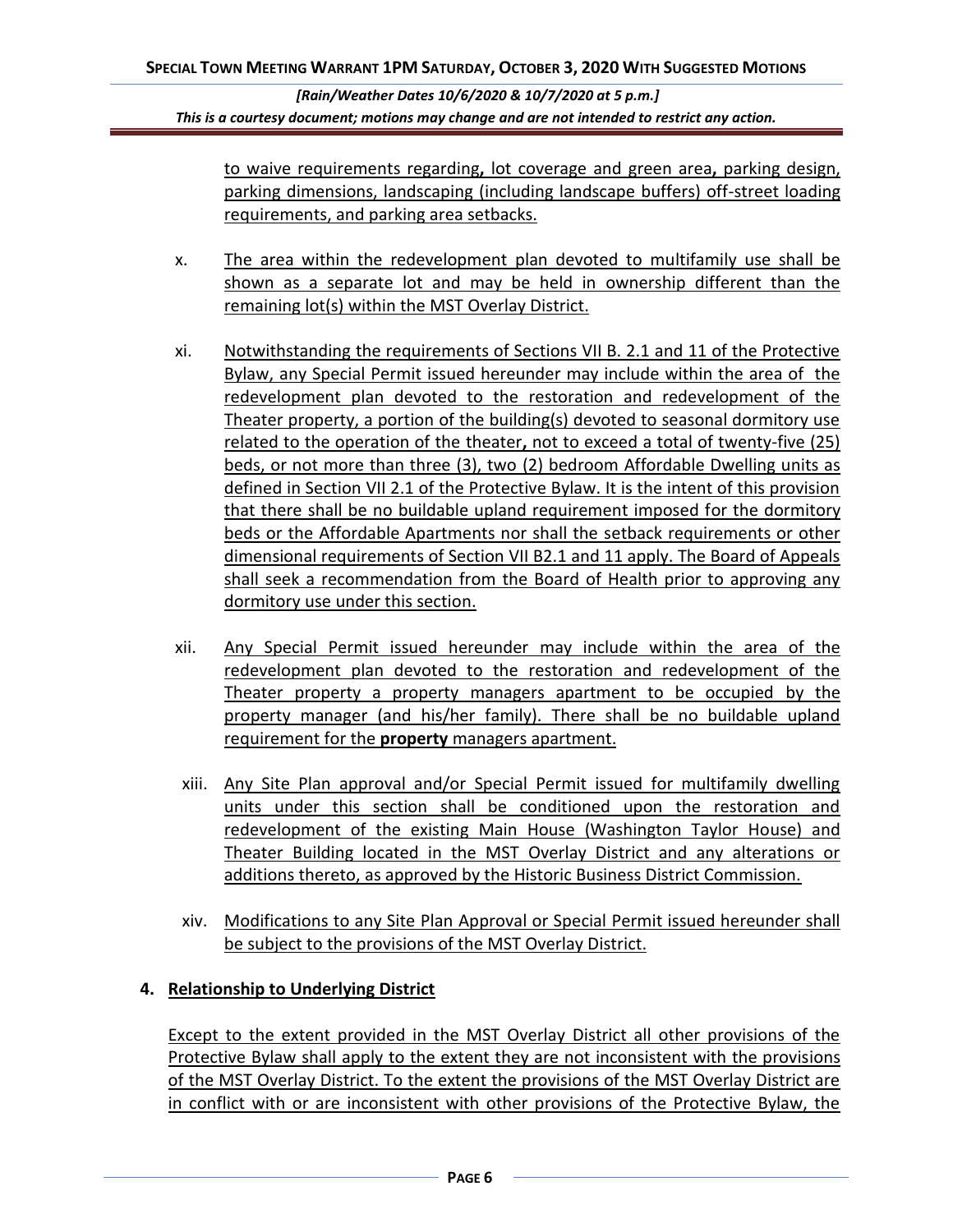provisions of the MST Overlay District shall prevail even if such other provisions are more restrictive than those set forth in this MST Overlay District.

Or take any other action related thereto.

- **Motion:** By Petitioner I move that the Town vote to amend the Protective (Zoning) By Law as set forth in the Article 1.
- **Speaker:** Petitioner and Representatives
- *Explanation: Provided by Petitioner*

*The Main Street Theatre Overlay District Project includes the renovation and preservation of the Monomoy Theatre and Washington Taylor House, attached theatre performer housing, the addition of a wine bar and retail spaces, as well as 32 right-sized residential condominiums designed for individuals ages 55+. The Main Street Theatre Overlay District Project intends to provide a new era of entertainment in Chatham as well as provide unique housing opportunities for the community.*

*While renovations of the theatre layout are in early design phases, most notable renovations include direct attachment of the original stand-alone scene shop as well as restoration of the exterior to its original design and finishes. Additionally, restroom facilities, accessibility and egress conformance plus an expanded lobby are internal renovations set to be made in the theatre facility. Similarly, the renovations of the Washington Taylor House are in early design phases. Most notable renovations include the placing of a concrete foundation under the existing building with the addition of a full basement, first floor renovations to serve as retail space, and second floor renovations for dormitory housing for theatre performers. Additionally, the house and theatre will be connected on both levels.* 

*The condominium units will add a housing component that is currently limited in Chatham. It will allow for empty nesters to downsize from their current properties, which will in turn launch these homes for the next generation of*  families. With the addition of the condominium complex, the increase in paid real *estate property tax will be over \$100,000 per year for the property.*

*The project will be developed without any public funding. Residents and taxpayers of Chatham will enjoy the benefit of the entertainment facility without incurring any property increase.*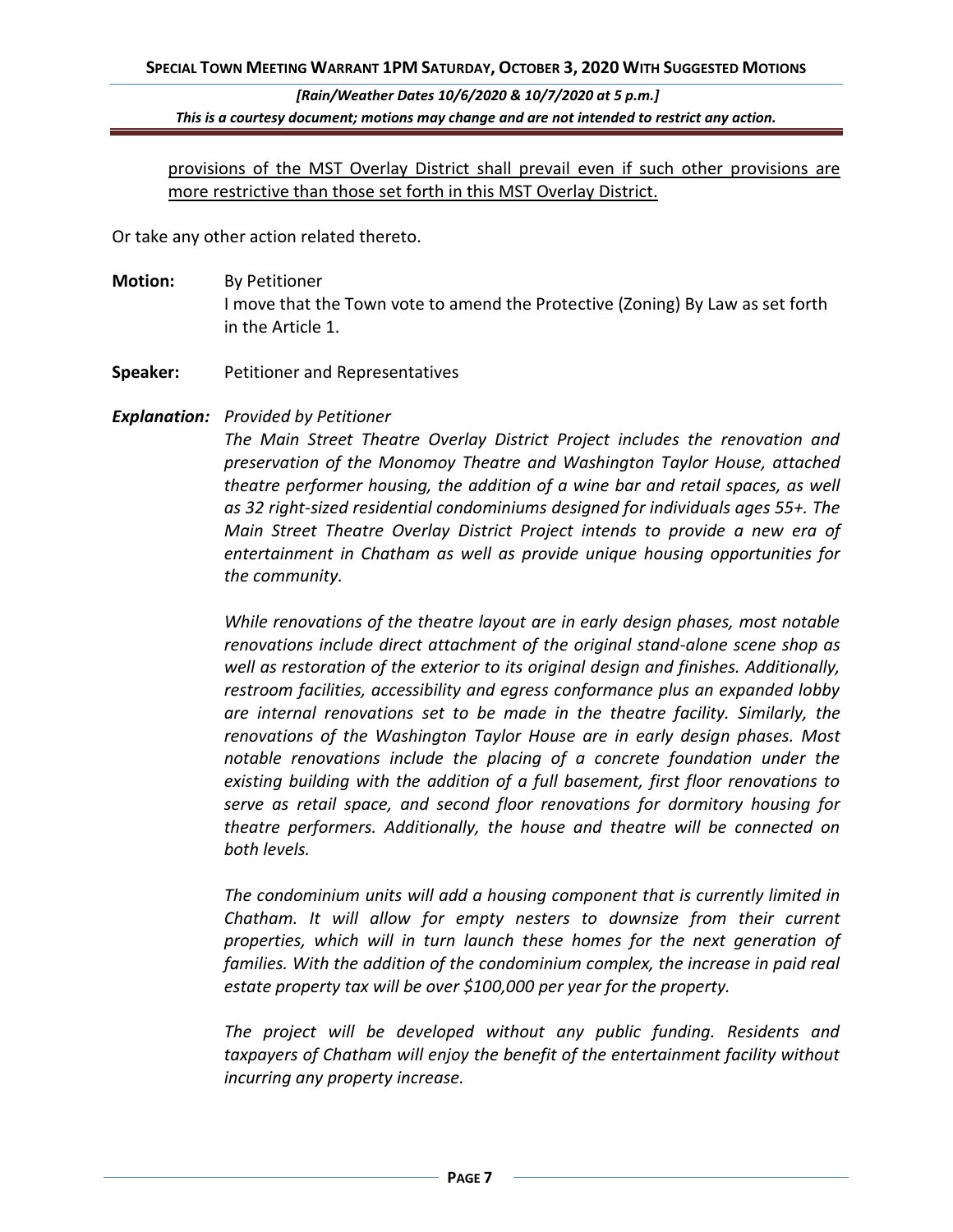



**Board of Selectmen Recommendation: From Town Meeting Floor Finance Committee Recommendation: From Town Meeting Floor Planning Board Recommendation: From Town Meeting Floor** *Vote Required: Two-Thirds Majority*